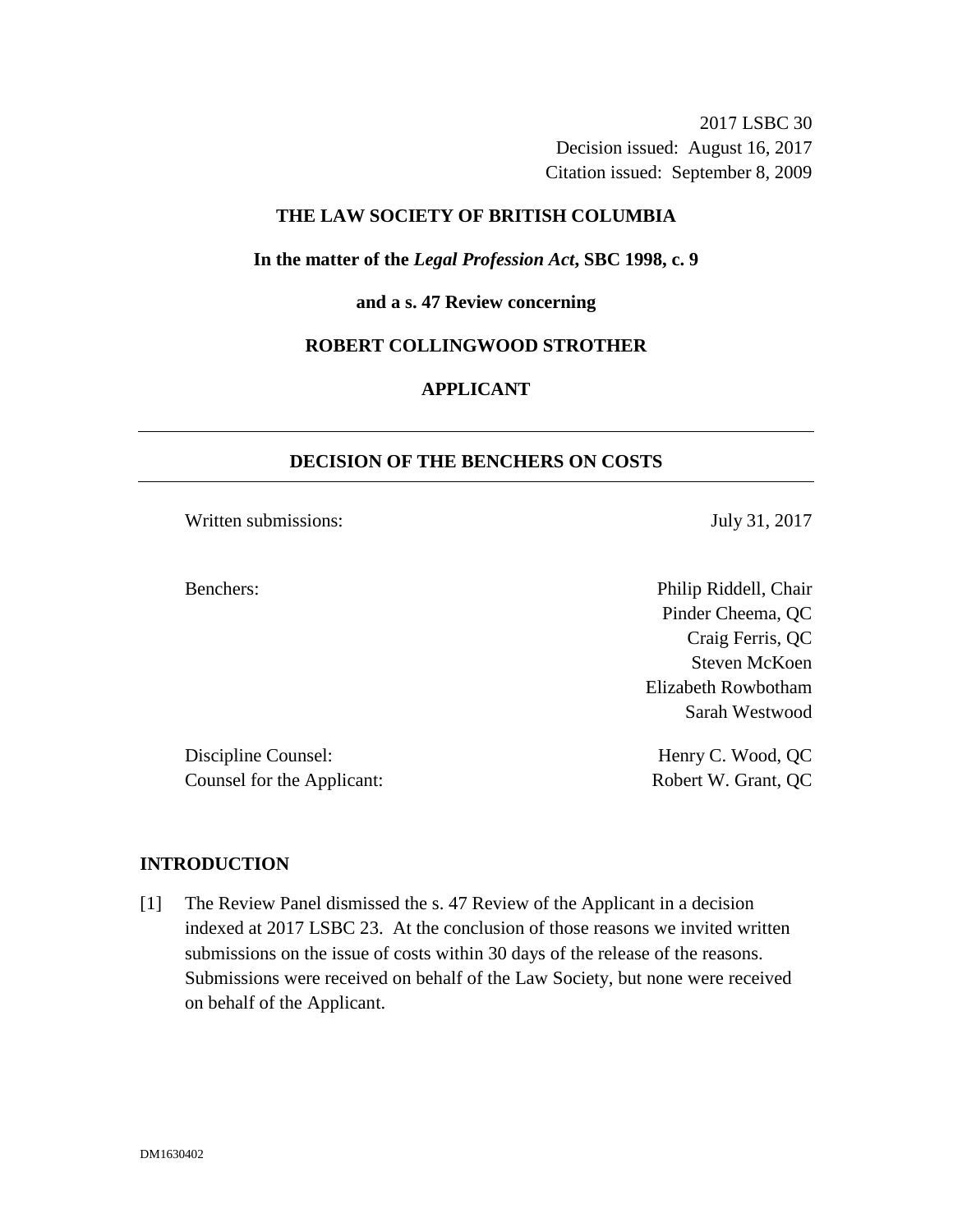### **PRINCIPLES**

- [2] Rule 5-11 of the Law Society Rules governs the issue of costs arising from a hearing or a review. The applicable rules state:
	- (2) A review board may order that an applicant or respondent pay the costs of a review under section 47, and may set a time for payment.
	- (3) Subject to subrule (4), the panel or review board must have regard to the tariff of costs in Schedule 4 *[Tariff for hearing and review costs]* to these Rules in calculating the costs payable by an applicant, a respondent or the Society.
	- (4) A panel or review board may order that the Society, an applicant or a respondent recover no costs or costs in an amount other than that permitted by the tariff in Schedule 4 *[Tariff for hearing and review costs]* if, in the judgment of the panel or review board, it is reasonable and appropriate to so order.
- [3] In a discipline hearing or review, costs are normally payable to the successful party, and in the case of divided success, costs are apportioned between the parties.

# **ANALYSIS**

- [4] The Applicant brought a preliminary application to expand the record under review. This application was dismissed.
- [5] The Applicant on the review raised three issues, he was successful on one of the three issues. The Applicant was successful in that the hearing panel was found to have erred in finding that the Applicant's failure to advise M Corp. of a favourable advance tax ruling constituted professional misconduct. The other two bases for the Applicant being found to have professional misconducted himself were sustained, and the disciplinary action imposed by the hearing panel was confirmed.
- [6] Although the Applicant was successful with respect to one of the issues raised on the Review, that success did not lead to the hearing panel's decision being overturned. The issue on which the Applicant was successful did not occupy a great deal of time on the hearing of the review. For this reason we would apportion the Applicant 25 per cent of the cost of the Review exclusive of the preliminary application.
- [7] We see no reason to depart from the tariff for costs in Schedule 4 of the Rules.